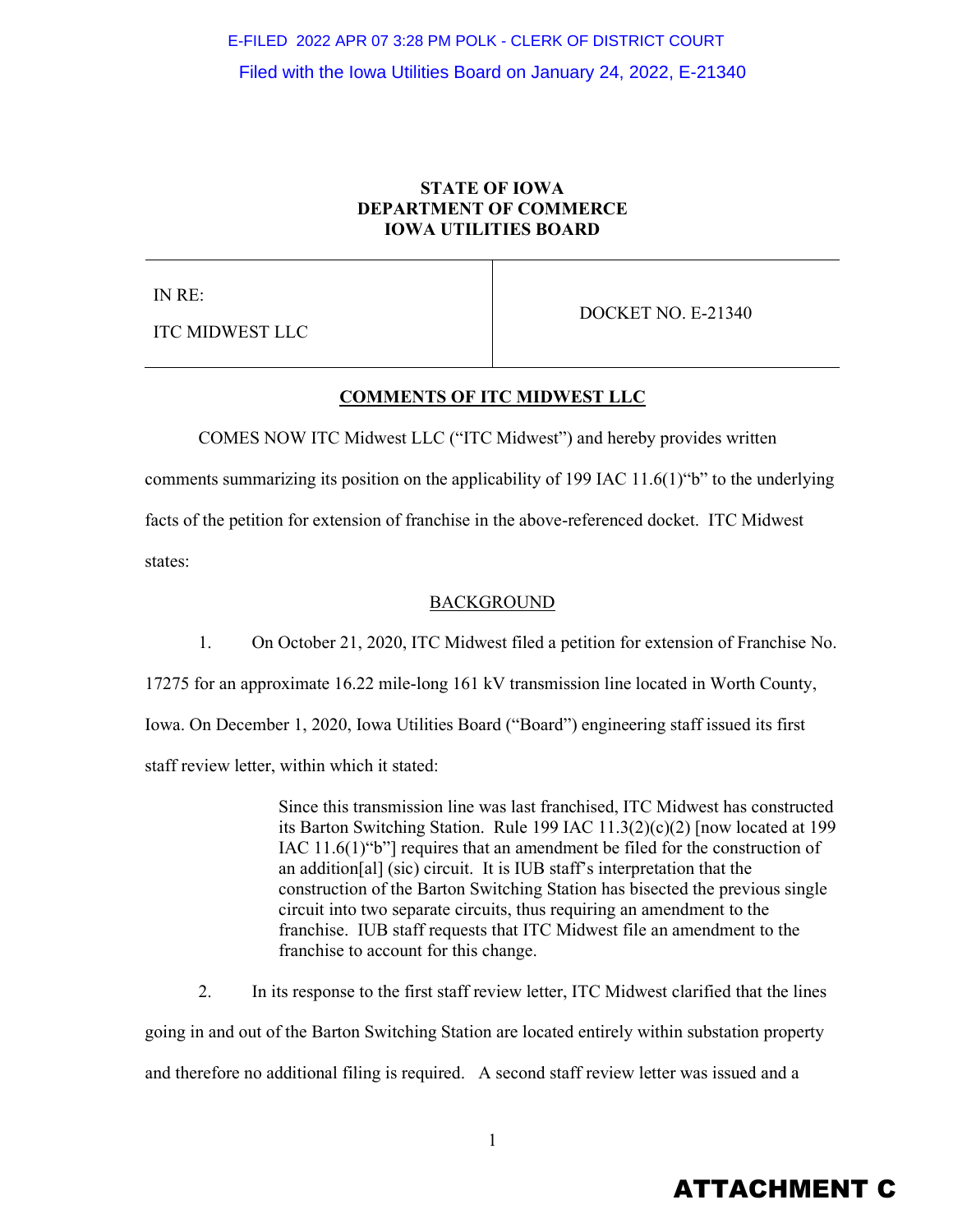response was filed with no mention of the amendment requirement. However, in its third staff review letter dated April 21, 2021, Board staff reiterated its position that ITC Midwest must file an amendment and suggested that a waiver could be filed for some of the exhibits associated with an amendment filing.

3. After asking for additional time to respond, ITC Midwest filed its response to the third staff review letter on July 20, 2021, wherein it spelled out many of the arguments explained in more detail below and requested a meeting with Board staff in the event that Board staff still believed an amendment must be filed.

4. On January 10, 2022, a technical conference was held in this docket. Counsel for ITC Midwest participated as did counsel for Central Iowa Power Cooperative ("CIPCO") and Corn Belt Power Cooperative ("Corn Belt"). Counsel for MidAmerican Energy Company attended remotely but did not make comments. Both ITC Midwest and counsel for CIPCO and Corn Belt disagreed with Board staff's interpretation of 199 IAC 11.6(1)"b". Instead, it is ITC Midwest's position that 199 IAC 11.6(1) "b" is intended to cover an additional transmission line being added "on" to the poles of an existing franchised transmission line, and the plain language of this rule supports this interpretation. Counsel for CIPCO and Corn Belt agreed with ITC Midwest's interpretation. At the conclusion of the technical conference, ITC Midwest requested the ability to file written comments and Board staff stated no objection to ITC Midwest's request.

#### ARGUMENT

5. The plain language of 199 IAC 11.6(1)"b," Iowa Code section 478.1(2) and 199 IAC 11.6(4) are dispositive of the issue in this case. First, 199 IAC 11.6(1)"b" requires that a petition for an amendment of franchise must be filed when an electric company is "[c]onstructing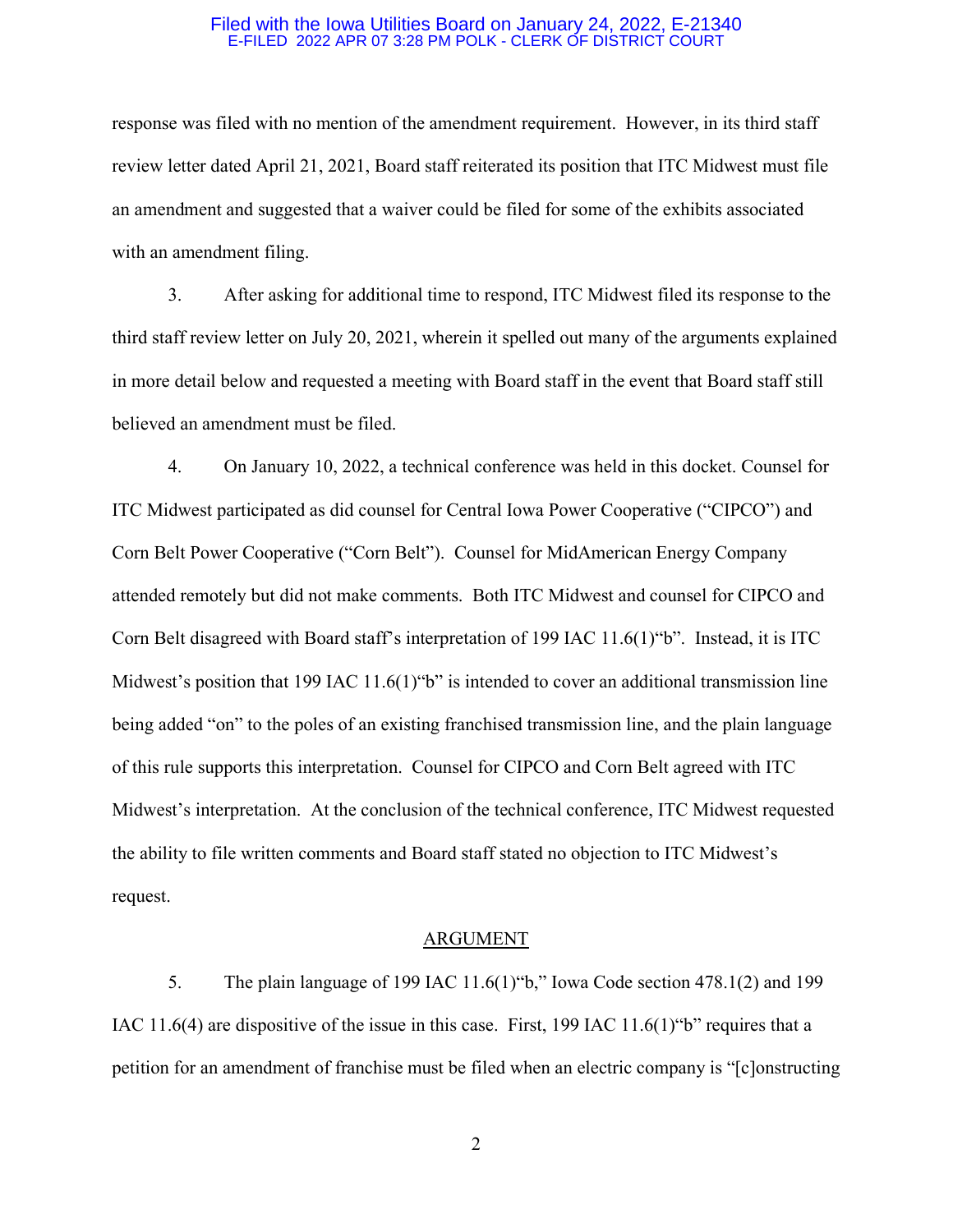an additional circuit which is capable of operating at a nominal voltage of 69 kV or more *on* a previously franchised line, *where an additional circuit at such voltage is not authorized by the existing franchise.*" (Emphasis added). Here, there is no additional circuit being constructed "on" a previously franchised line. In fact, in keeping with 199 IAC 11.6(1)"b," there is no "additional circuit" being constructed that "is not authorized by the existing franchise" in this case. Thus, Board staff's interpretation of the word "circuit" in the context of this rule does not hold up to the rest of the plain language of the rule. In fact, when the rule on franchise amendments was originally promulgated by the Board, the intent was to ensure there were procedures in place to allow public input for "[s]ignificant changes to existing lines" that "may affect the rights and duties of the public." *In Re Electric Transmission Lines*, Order Commencing Rulemaking, at p. 1 (Issued November 12, 1992), Docket No. RMU-92-13. Here, there is no element of the addition of the Barton Switching Station that affects the rights and duties of the public as it relates to the electric transmission line the only landowner affected by the addition of the substation is ITC Midwest.

Second, Iowa Code section 478.1(2) expressly exempts "transmission lines constructed entirely within the boundaries of property owned by a person primarily engaged in the transmission or distribution of electric power . . ." from the requirement to obtain a franchise. The Barton Switching Station taps are transmission lines themselves that are constructed entirely within the boundaries of property owned by ITC Midwest, which is a "person primarily engaged in" the transmission of electric power. This places the situation at hand squarely within the exception set forth in Iowa Code section 478.1(2).

Third, 199 IAC 11.6(4) expressly states that "[a]n amendment to a franchise shall not be required for a voltage increase, *additional circuit*, or electric line relocation *where such activity*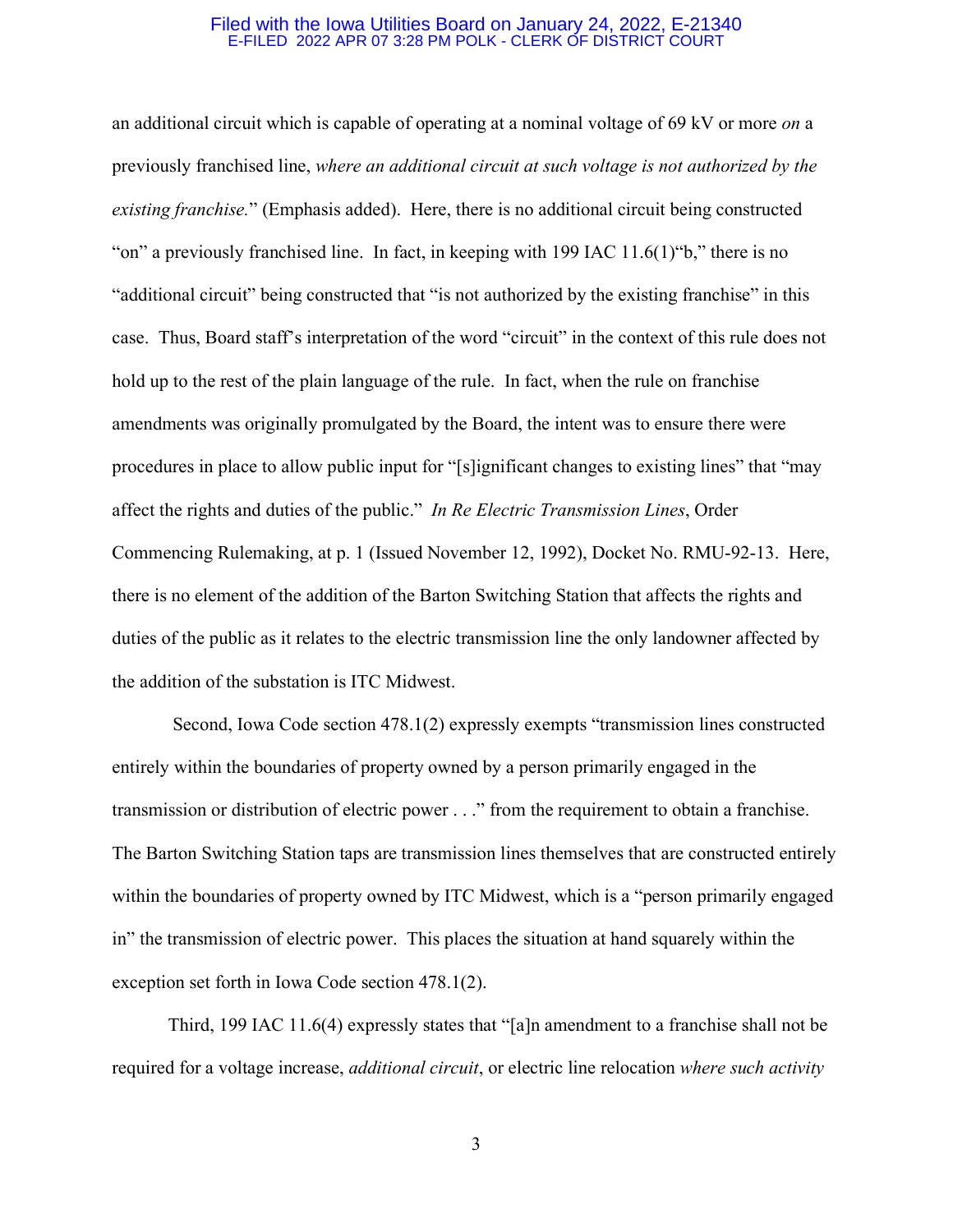*takes place entirely within the boundaries of property owned by an electric company* or an end user." (Emphasis added). Even if one were to accept Board staff's interpretation of the phrase "additional circuit" as it is used in 199 IAC 11.6(1)"b," the "activity" that created the "additional circuit" under Board staff's interpretation has taken place "entirely within the boundaries of property owned by an electric company" and is therefore exempt from the amendment requirement in accordance with 199 IAC 11.6(4).

6. Even without the expressly applicable statutory and rule sections cited above, Board staff's theory that a substation bisects a single "circuit" into two "circuits" by the addition of a substation along the route is unsupported by the entire franchising construct laid out in Iowa Code Chapter 478 and the Board's own rules. Iowa Code section 478.1(1) requires franchising of a "transmission line, wire, or cable that is capable of operating at an electric voltage of sixtynine kilovolts or more along, over, or across any public highway or grounds outside of cities for the transmission, distribution, or sale of electric current . . ." This requirement applies to any length of line, and any one franchise can cover anywhere between a short five-foot section of line to several hundred miles of lines of various voltages in a county-wide or multi-line franchise. Because something short of a complete "circuit" in the electrical engineering sense of that word can be and is frequently franchised, it follows that an amendment to a franchise should not be required when a single length of line is bisected by a non-jurisdictional component (such as a substation or switching station), when no new length of line located outside of electric company owned property is constructed. In that situation (as in the situation in this docket), there would be no new length of line to franchise. The original purpose and need for the transmission line remains the same. The addition of a substation merely adds non-jurisdictional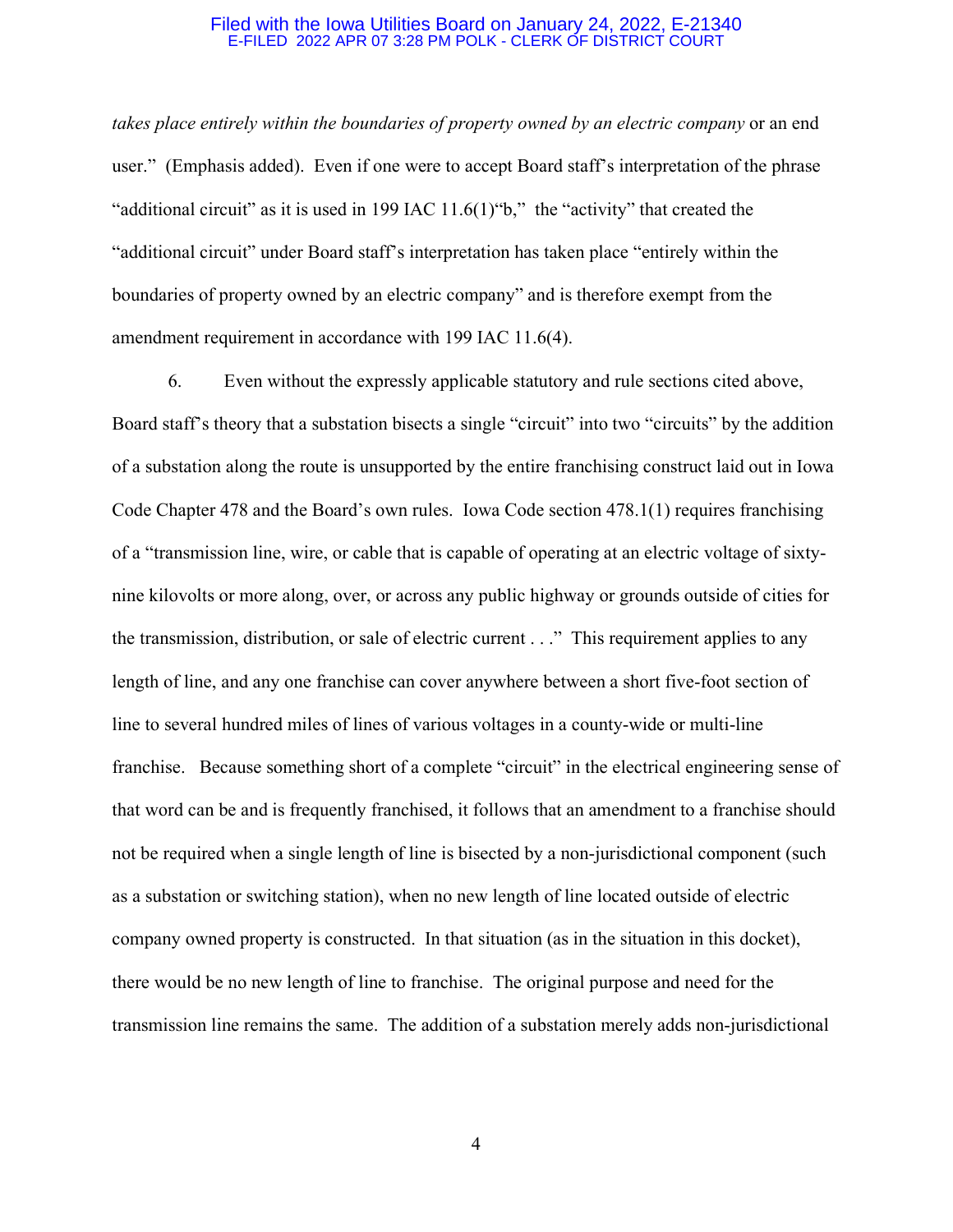functionality.<sup>[1](#page-4-0)</sup> If the substation had other transmission lines going in or out of it that crossed public highways or grounds (outside of cities), the Board would be aware of those lines and their purpose by virtue of the franchising requirements for those lines.

7. If Board staff's interpretation of 199 IAC 11.6(1)"b" is taken to an extreme, then any non-jurisdictional operational change would require an amendment to be filed, and 199 IAC 11.8(1)"d"(3) would serve no purpose. This rule requires an electric company to describe "any substantial rebuilds, reconstructions, alterations, relocations, or changes in operation not included in a prior franchise or amendment proceeding" in the Exhibit D to a petition for extension of franchise. ITC Midwest would be happy to describe the addition of the Barton Switching Station in the Exhibit D to its petition for extension of franchise in this docket.

8. Additionally, Board staff's interpretation of the phrase "circuit" as it is used in 199 IAC 11.6(1)"b" is not supported by the enabling statute. The word "circuit" does not appear anywhere in Iowa Code Chapter 478. As stated above, it is ITC Midwest's position that the phrase "additional circuit" is intended to refer to an additional transmission line that is added on to common structures with an existing franchised transmission line. In fact, the other places the term "circuit" is used throughout Chapter 11 bolster ITC Midwest's interpretation. The only places in which the word "circuit" appears in Chapter 11 outside of 199 IAC 11.6(1)"b" and 199 IAC 11.6(4) are the following:

• 199 IAC 11.5(1)"b"(1), 11.7(2)"b"(1), 11.8(1)"b"(1), which all govern what must be included on the Exhibit B map submitted with a petition for a new, amendment, or extension of franchise, or a petition for franchise under the abbreviated process. These all generally require that line sections with "multiple-circuit" construction be

<span id="page-4-0"></span><sup>&</sup>lt;sup>1</sup> In this case, the switching station is connected to a collector substation for a wind farm.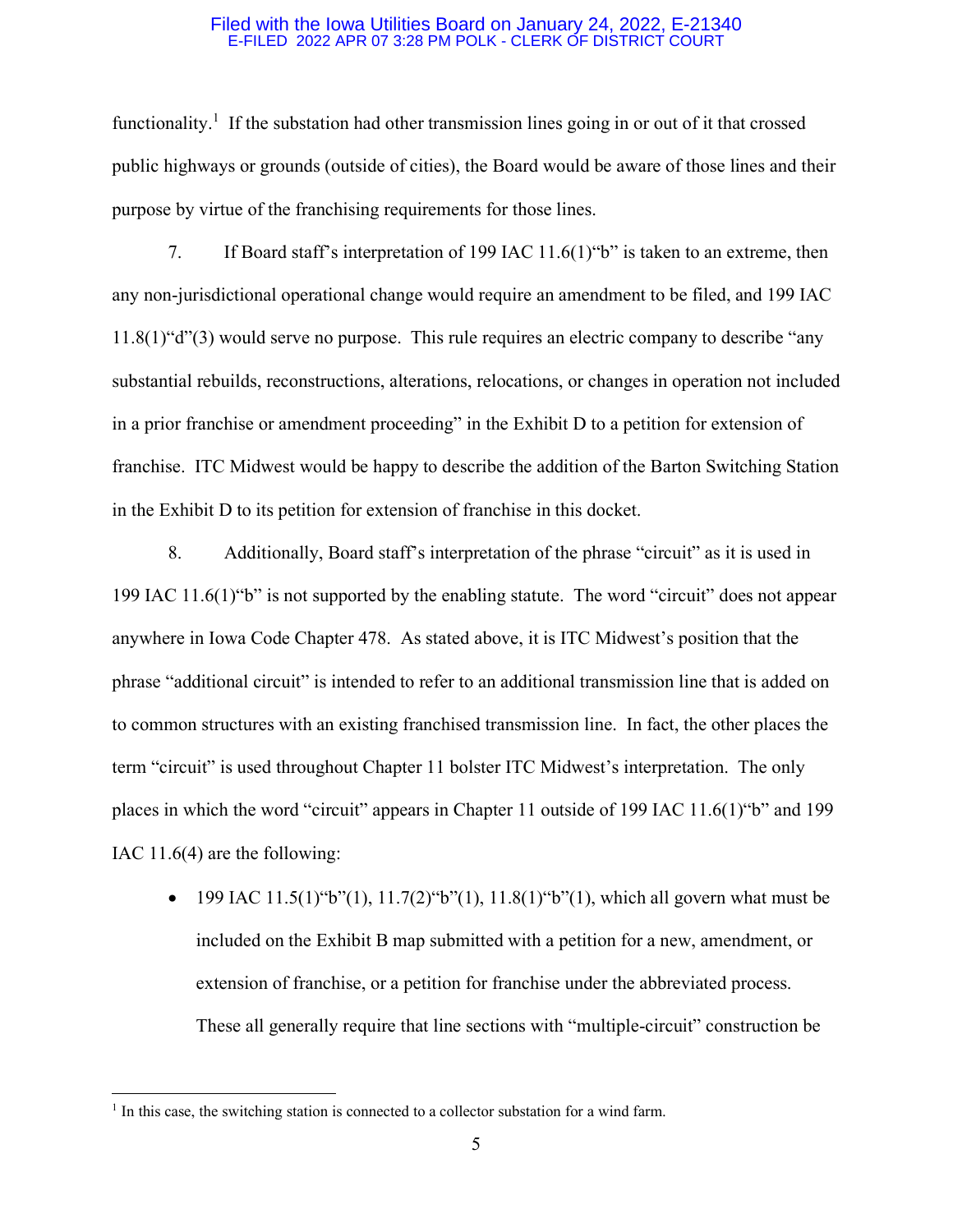designated, along with the voltage and ownership of those other circuits or underbuild. Thus, the use of the word "circuit" in the context of these rules supports ITC Midwest's position that the phrase "additional circuit" as it is used in 199 IAC 11.6(1)"b" is intended to cover an additional transmission *line* constructed on the same poles as an existing franchised transmission line.

 $\bullet$  199 IAC 11.11(1), in the context of requiring all parallel overhead electric supply "circuits" on the same road right-of-way be attached to the same poles unless good cause is shown for separate pole lines. The use of the word "circuit" in this rule also supports ITC Midwest's position that the amendment requirement applies to an additional transmission *line* that is added "on" to a pole with an existing transmission line.

As a result, to the extent staff expressed a change in the Board's approach from keeping track of lines to keeping track of "circuits," that change is not consistent with chapter 478 or the Board's existing rules.

9. Under Iowa Code § 17A.23(3), the Board's authority is limited to the authority granted by law, which may not be expanded or enlarged. Board staff's interpretation of the word "circuit" as it is used in 199 IAC 11.6(1)"b" appears to be an attempt to gain some measure of jurisdiction over substation siting, purpose, need, and construction, when no such jurisdiction exists under Iowa law. In fact, the Board has previously acknowledged its lack of jurisdiction over the location of a substation for an ITC Midwest transmission line project when it determined a landowner's objection did not comply with the definition of an objection under Iowa Code s. 478.5, as the transmission line at issue no longer impacted that landowner's property and the only remaining objection by the landowner was the location of a substation.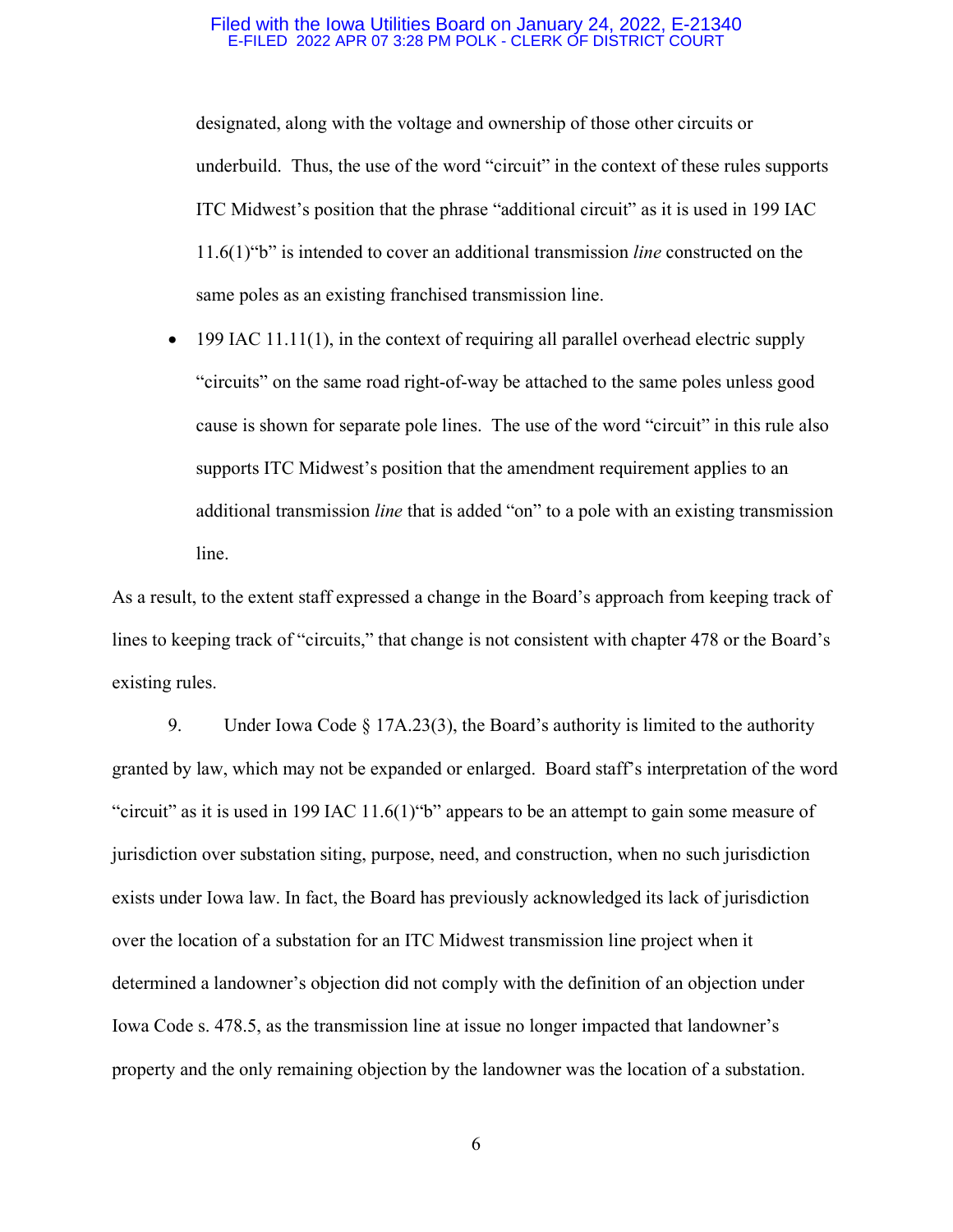*See In Re ITC Midwest*, "Order Granting Motion for Determination That No Hearing is Required" at p. 4 (Issued March 22, 2017), Docket No. E-22165.

10. Finally, sound public policy exists for electric companies to be able to add additional non-jurisdictional, operational functionality to electric transmission lines without the need to go through the franchising process, such as the addition of switches and switching stations.

- Switching allows electric companies to isolate faults or outages on a transmission line without taking the entire line out of service. It also allows line operators to change power flow over transmission lines in real time at any given moment to relieve congestion on certain lines and instead direct the electricity to lines with available capacity. Switching capability at interconnections of either generation or load is necessary as it also allows any required maintenance on lines or other equipment to be performed without requiring a complete outage to the generating facility or substation serving end use customer load. This functionality is of utmost importance in major storm events, such as the Derecho of August 2020, as switching can often accomplish temporarily re-energizing substations while downed poles are stood up again in the field.
- The process of requiring an amendment as staff seeks to do in this case adds a minimum of six months even if waivers are requested which delays upgrades to the system, and delays the use of the transmission line for one of its intended purposes – allowing interconnection of generation to the grid.
- Substations and switches that are at issue here in no way change the purpose, functionality, need or any other criteria for franchising the already-franchised line. The line still serves the need the Board found in the original franchise (and in this particular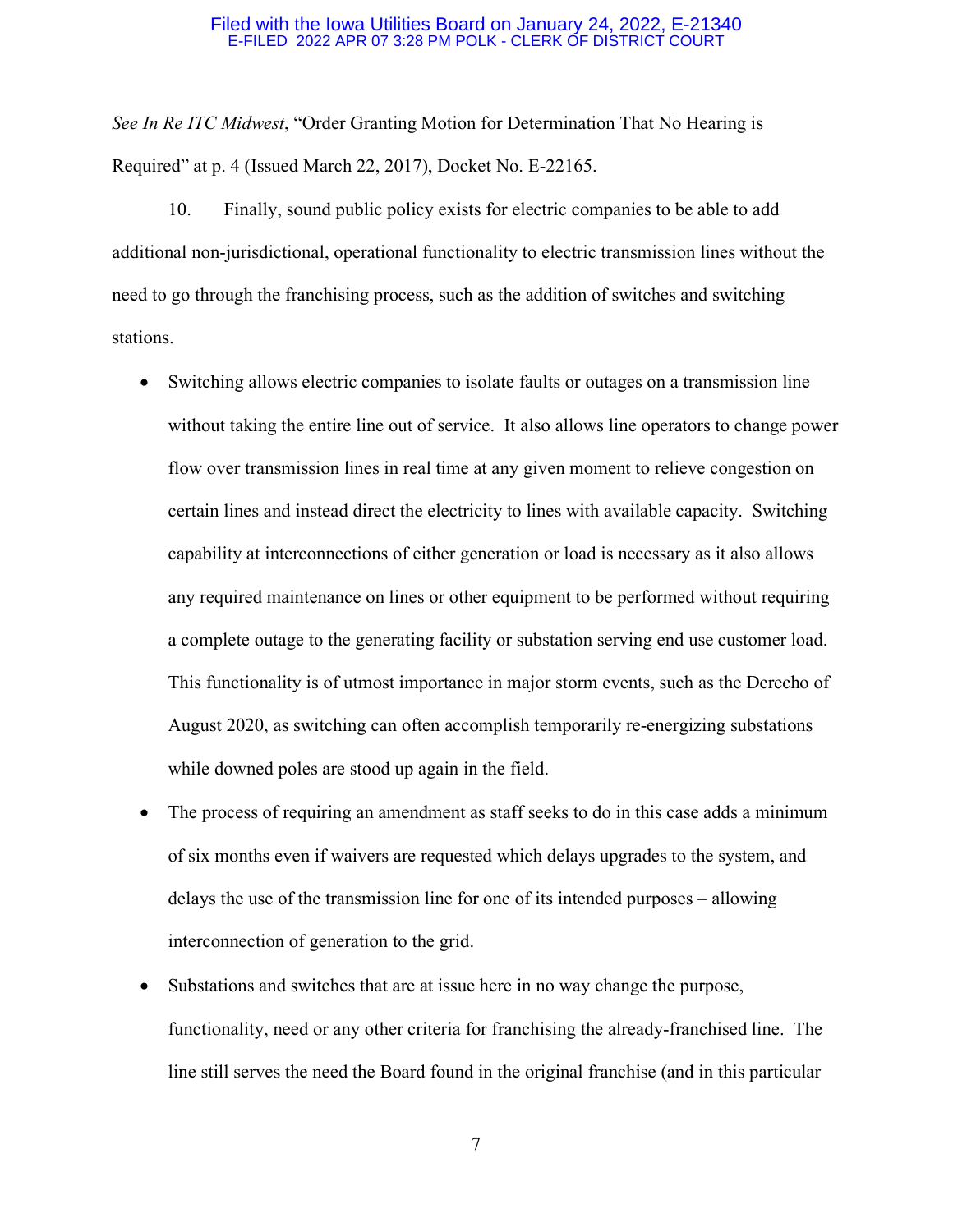case, the Board gets to revisit that promptly in the extension analysis even without an amendment), it still connects the original starting and ending points, and it is at the same voltage and using the same non-ITC Midwest land rights as before the switching station was added. The amendment process here is both legally unjustified, but also largely superfluous for the company and the Board alike.

### **CONCLUSION**

WHEREFORE, ITC Midwest respectfully requests the Board find that no amendment of franchise is required to be filed in this docket and that the petition for extension of franchise be allowed to progress through the Board's normal franchising process.

Respectfully submitted this 24th day of January, 2022.

By: */s/ Leanna D. Whipple* Leanna D. Whipple ITC Midwest LLC 100 East Grand Ave., Suite 230 Des Moines, IA 50309 Telephone: (515) 639.3329 Email: lwhipple@itctransco.com

*/s/ Bret A. Dublinske*

Bret A. Dublinske **FREDRIKSON & BYRON, P.A.** 111 East Grand Avenue, Suite 301 Des Moines, IA 50309 Telephone: (515) 242.8904 E-mail: bdublinske@fredlaw.com

## ATTORNEYS FOR ITC MIDWEST